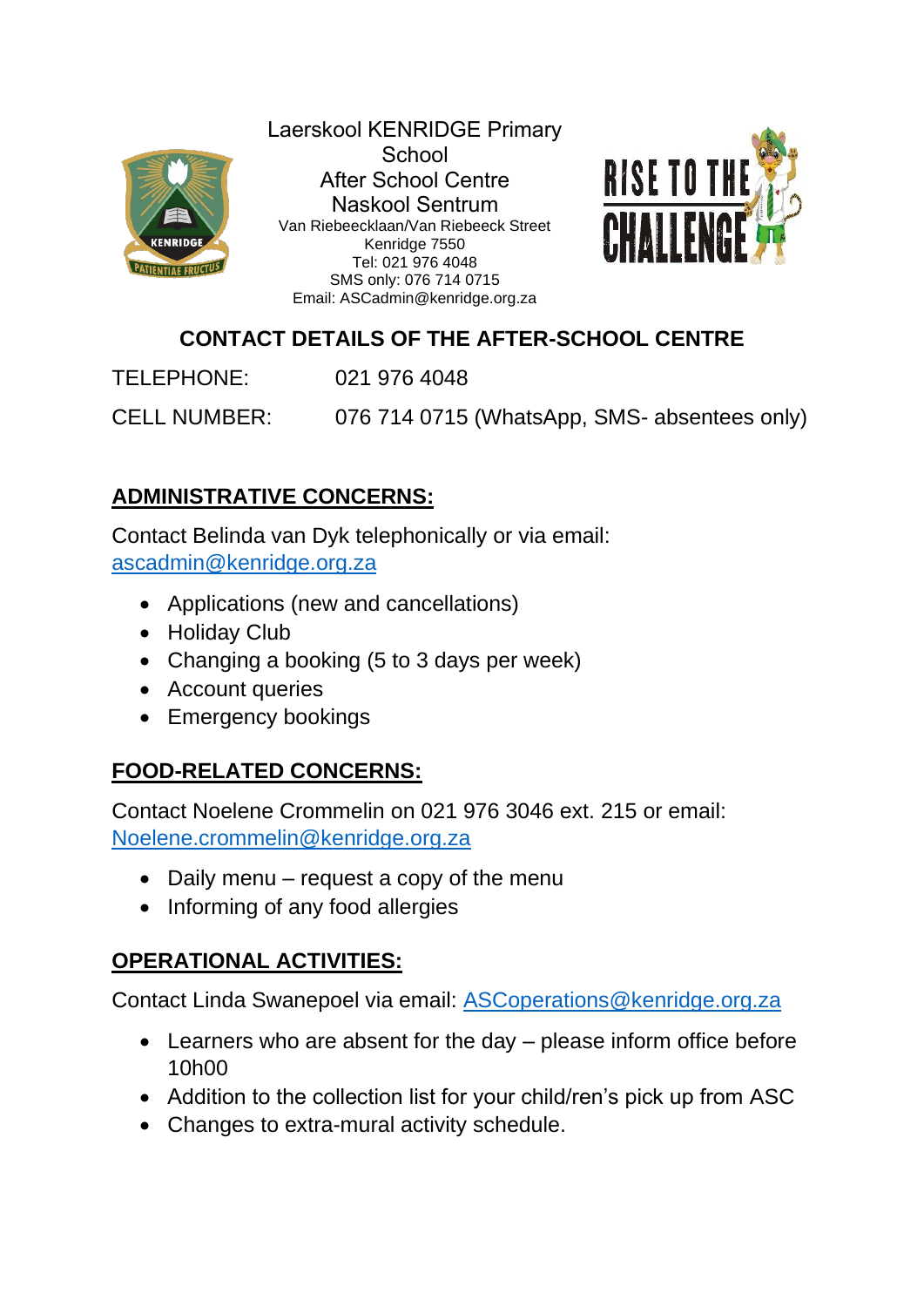

VISION We want to create a safe and happy environment where we deliver a unique service to our learners and parents of our school community.

 $\overline{a}$ 

MISSION We learn and play and support our friends while we rise to the challenges around us every day!



MOTTO The ASC is a safe place where learners feel at home**. "Home away from home" home!"**



| <b>ASC CLASS ASSISTANTS FOR 2021</b> |                                      |  |  |  |  |  |
|--------------------------------------|--------------------------------------|--|--|--|--|--|
| <b>GRADE RR</b>                      | <b>MELANDRE LABUSCHAGNE</b>          |  |  |  |  |  |
| <b>GRADE RR</b>                      | <b>LESLEY-ANN SKEI</b>               |  |  |  |  |  |
| <b>GRADE RR</b>                      | <b>VENESSA GOODMAN</b>               |  |  |  |  |  |
| <b>GRADE RR</b>                      | <b>COURTNEY WEBB</b>                 |  |  |  |  |  |
| <b>GRADE R</b>                       | <b>ANDRIETTE LABUSCHAGNE</b>         |  |  |  |  |  |
| <b>GRADE R</b>                       | <b>CECILIA ROUSSEAU</b>              |  |  |  |  |  |
| <b>GRADE R</b>                       | <b>IRIS O'KENNEDY</b>                |  |  |  |  |  |
| <b>GRADE 1</b>                       | <b>PRAYERLENE BEUKES</b>             |  |  |  |  |  |
| <b>GRADE 1</b>                       | <b>CHARLENE DAVISON</b>              |  |  |  |  |  |
| <b>GRADE 1</b>                       | <b>COLLEEN LIEDEMANN</b>             |  |  |  |  |  |
| <b>GRADE 2</b>                       | <b>MEGAN JAYES</b>                   |  |  |  |  |  |
| <b>GRADE 2</b>                       | YOLANDA LIEDEMANN                    |  |  |  |  |  |
| <b>GRADE 2</b>                       | THANDI MGQWETO                       |  |  |  |  |  |
| <b>GRADE 2</b>                       | MICHNE SWAAK                         |  |  |  |  |  |
| <b>GRADE 3</b>                       | <b>DORET GELDENHUYS</b>              |  |  |  |  |  |
| <b>GRADE 3</b>                       | ZAHN JOSIAS                          |  |  |  |  |  |
| <b>GRADE 3</b>                       | TAMARA O'BRIEN                       |  |  |  |  |  |
| <b>GRADE 4</b>                       | <b>ANLI DEMPERS</b>                  |  |  |  |  |  |
| <b>GRADE 4</b>                       | <b>VANESSA DU TOIT</b>               |  |  |  |  |  |
| <b>GRADE 5</b>                       | <b>LEONIE DEMPERS</b>                |  |  |  |  |  |
| <b>GRADE 5</b>                       | <b>JULIA JACOBS</b>                  |  |  |  |  |  |
| <b>GRADE 6 AND 7</b>                 | MARIETJIE AVENANT AND PAIGE TREMLETT |  |  |  |  |  |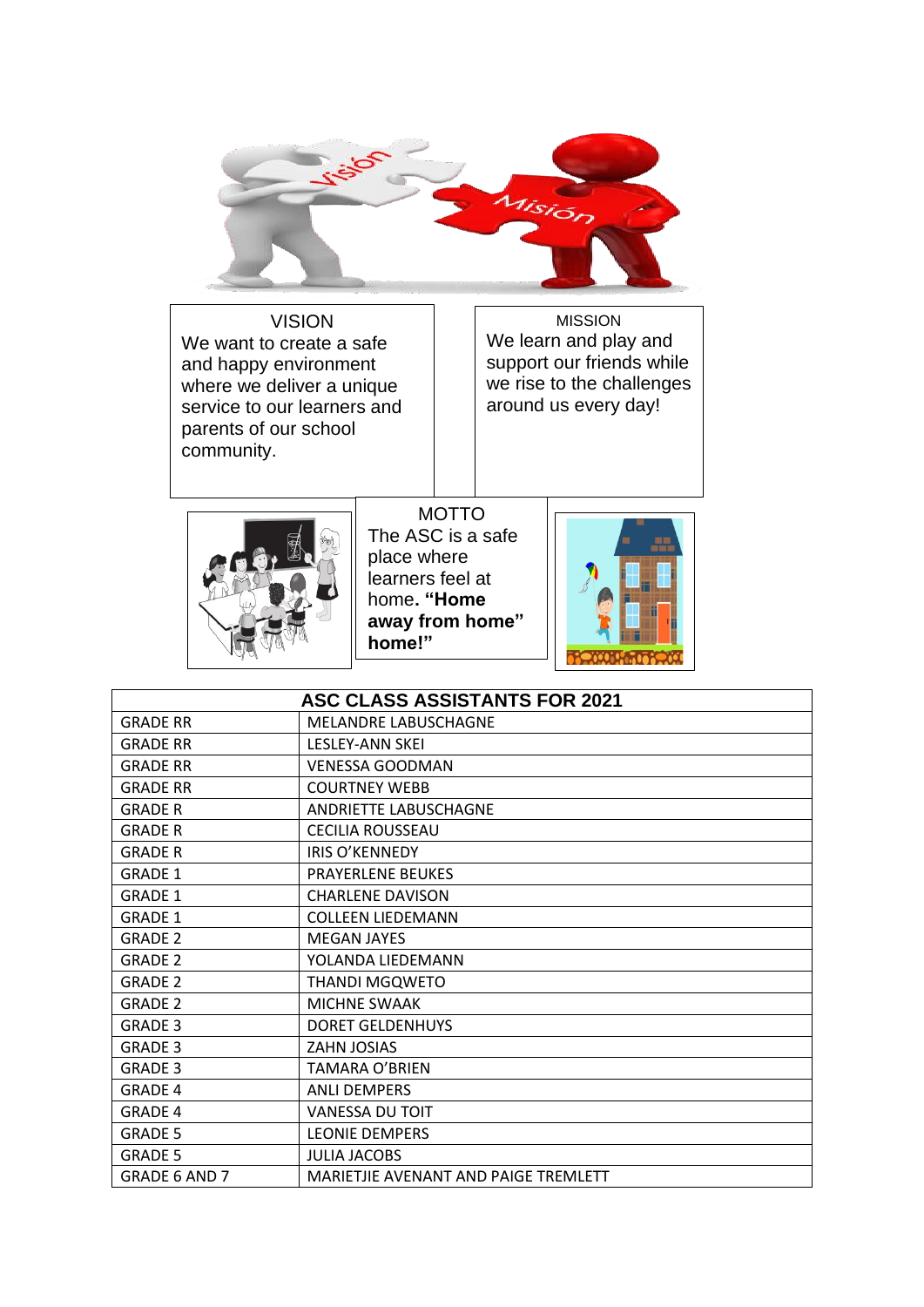**Please know that when the ASC assistants are absent, we need to adjust our system to accommodate all the classes. Thus, if your child comes home and perhaps says that she/he had a different ASC teacher, put it down to us making the plan of action operative.**

#### **Study time:**

Pre-Grade R and grade R have their own timetable of activities and do not form part of the classes who have a study time programme.

**All learners from grade 1 to grade 7**: Study time starts at 14:50 and ends at 15:45 -15:50.

This arrangement is in use so that the learners have enough time to, at the very least, invest in a good start to getting homework completed. We regret that we are not able to provide individual support to the ASC learners as we have class sizes which vary from 15 to 23 learners in a class group. We aim to provide the best possible service in working through the list of work sent to us from the teachers. The senior learners are guided and supported to the best of our ability and within the time frame provided.

### **Brief overview of After School Centre Rules**

#### **Collection of child/ren and absenteeism:**

- Should a parent fail to inform the ASC that their child/ren will be absent, a fine of R10-00 will be payable.
- Parents are asked to inform the ASC before 10h00 should learners
	- (a) Go home with a friend.
	- (b) Go to a party and will be collected by someone other than the name/s on the pickup list.
- Under normal circumstances, one calendar month's written notice is required should a parent need to change from a 5- day week to a 3- day week or the need arises to cancel the learner's attendance at the After School Centre.

#### **Cell phones and uniform rules:**

- The school rules are set out and are valid at the ASC for the time span that the learner is on the school premises.
- School rules serve as a guideline.
- It provides clear parameters for all learners and it helps them to safely negotiate and build levels of tolerance towards their fellow learners.
- School rules are upheld in the After School Centre.
- **No cell phones or any electronic devices are allowed on the school premises. Please adhere to this rule, especially during holiday club periods.**
- Should the learner decide to change into casual clothes after school, the girls are asked to dress appropriately, please. Girls who have long hair must still tie their hair, as stipulated in the school policy.
- Uniforms must be worn as prescribed by the school rules and never be mixed with casual clothes.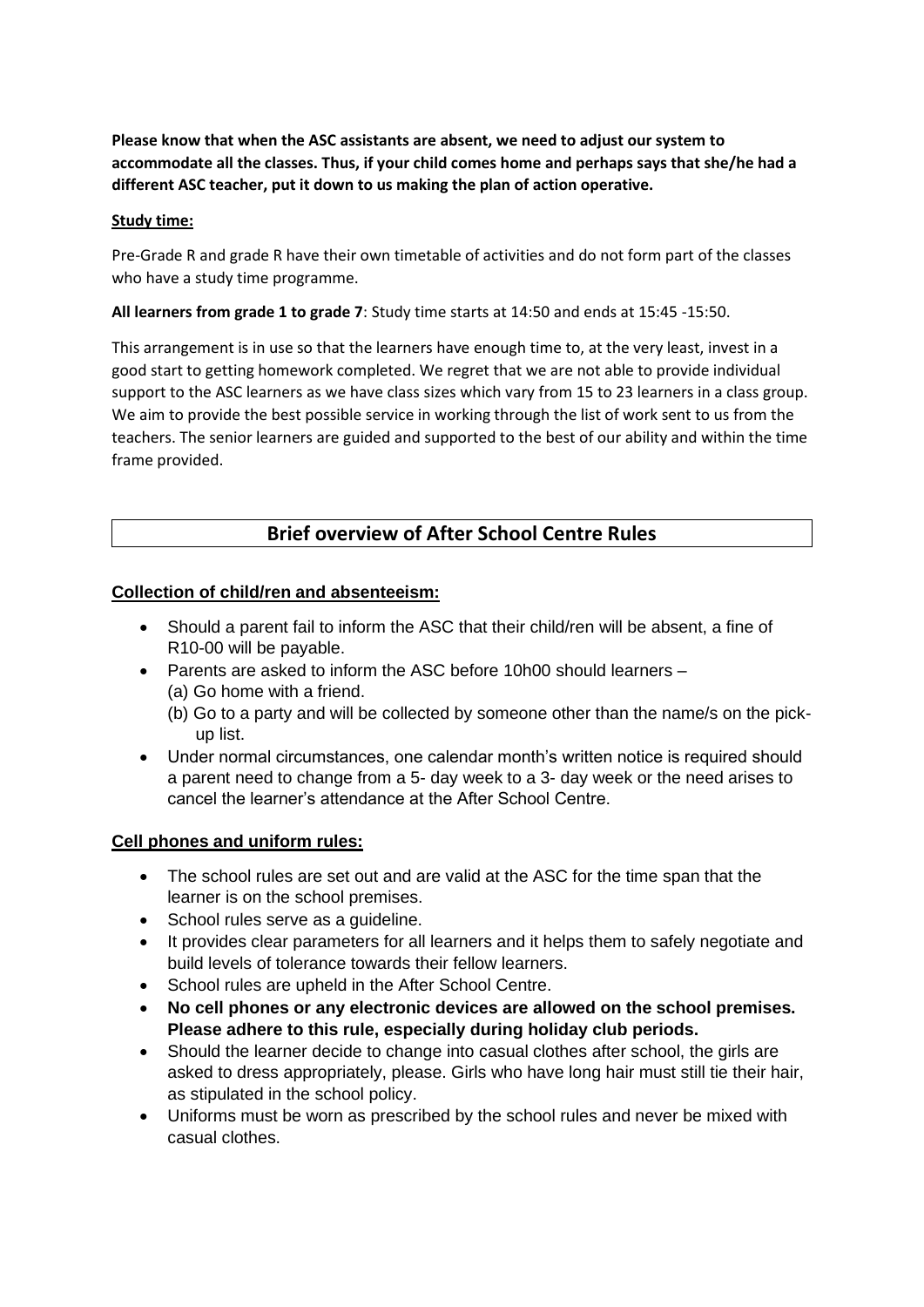### **Discipline (CODE OF CONDUCT)**

- We entrench a good level of discipline so that a fair and balanced approach is followed. We believe it helps our learners to practise self-discipline and the readiness to accept responsibility for their actions.
- The school has a Code of Conduct which was compiled according to the ethos of the school. Parents/Guardians are expected to support the Code of Conduct.

#### **The above section is applied in the ASC as part of general behaviour requirements on our school campus.**

#### **The following information is supplied to ensure a sound operational system.**

We include these details for your perusal. Should you need any further assistance, please feel free to contact the administrative staff of the After School Centre.

- Payment structure for the year.
- Application from for the After School Centre.
- After school extra-mural activity slip
- Holiday club rules and daily structure.

| Kenridge: After School Centre                                              |                                                      |                  |                           |                               |              |              |                          | 2021                                         |                                               |                      |                                                           | <b>Naskool Sentrum</b>                             |                |  |
|----------------------------------------------------------------------------|------------------------------------------------------|------------------|---------------------------|-------------------------------|--------------|--------------|--------------------------|----------------------------------------------|-----------------------------------------------|----------------------|-----------------------------------------------------------|----------------------------------------------------|----------------|--|
| <b>Emergency Care/Noodsorg</b>                                             |                                                      |                  |                           | R 100,00 per day              |              |              |                          | Pre Grade R, Grade R, Grades 1,2,3,4,5,6 & 7 |                                               |                      |                                                           |                                                    |                |  |
|                                                                            |                                                      |                  | Full care rates           |                               |              |              |                          | <b>Voldag Tariewe</b>                        |                                               |                      |                                                           |                                                    |                |  |
|                                                                            | Days                                                 |                  |                           | Pre Grade R & Grade R         |              |              |                          | Grades                                       |                                               | $1$ and $2$          |                                                           | Grades 3,4,5,6 & 7                                 |                |  |
| 5                                                                          | per week                                             |                  | Per Annum                 |                               | R 15,170.00  |              |                          | R 13,920.00                                  |                                               |                      | R 13,310.00                                               |                                                    |                |  |
| 10                                                                         | Term/Kwartaal 1 - 4<br>Payments                      | <b>Betalings</b> |                           | 1,517.00<br>R                 |              | Per<br>Month |                          | 1,392.00<br>R                                |                                               | Per<br>Month         | R                                                         | 1,331.00                                           | Per<br>Month   |  |
|                                                                            | Dae                                                  |                  |                           | Pre Grade R & Grade R         |              |              |                          | Grades                                       |                                               | $1$ and $2$          |                                                           | Grades 3,4,5,6 & 7                                 |                |  |
|                                                                            | per week                                             |                  | Per Annum                 | R 9,360.00                    |              |              |                          | R 8,850.00                                   |                                               |                      | R 8,360.00                                                |                                                    |                |  |
| 10                                                                         | Term/Kwartaal 1 - 4<br>Payments                      |                  | <b>Betalings</b>          | R<br>936.00                   | Per<br>Month |              | Per<br>R 885.00          |                                              | Month                                         | R 836.00             |                                                           | Per<br>Month                                       |                |  |
|                                                                            | This includes lunch, snacks and cooldrink            |                  |                           |                               |              |              |                          |                                              |                                               |                      |                                                           | Middagete, peuselhappies en koeldrank is ingesluit |                |  |
|                                                                            | Holiday Club:                                        |                  | Half day - 07:00 to 13:00 |                               |              |              |                          | Full day - 07:00 to 18:00                    |                                               | One Child / Een Kind |                                                           | R 100.00                                           |                |  |
|                                                                            |                                                      |                  |                           |                               |              | R 82.00      |                          |                                              |                                               |                      |                                                           | Only applies if children attend on the same day.   |                |  |
|                                                                            | Vakansieklub:                                        |                  |                           | Halfdag - 07:00 tot 13:00     |              |              | Voldag - 07:00 tot 18:00 |                                              | Family of 2 Children<br>Familie van 3 Kinders |                      | R 180.00<br>R 240.00                                      |                                                    |                |  |
|                                                                            | This includes breakfast, lunch, snacks and cooldrink |                  |                           |                               |              |              |                          |                                              |                                               |                      | Dntbyt, middagete, peuselhappies en koeldrank is ingeslui |                                                    |                |  |
| SETTLEMENT OF THE FULL YEARLY FEE BEFORE THE 15 JANUARY 2021 - 5% DISCOUNT |                                                      |                  |                           |                               |              |              |                          |                                              |                                               |                      |                                                           |                                                    |                |  |
|                                                                            |                                                      |                  |                           |                               |              |              |                          |                                              |                                               |                      |                                                           |                                                    |                |  |
|                                                                            | <b>Early Morning care:</b>                           |                  |                           |                               |              |              |                          | Per month/maand                              |                                               | Per annum            |                                                           |                                                    | Casual per day |  |
|                                                                            | Voorskool sorg:                                      |                  |                           | One child/Een kind            |              |              |                          | 320                                          |                                               | 3200                 |                                                           | 36                                                 |                |  |
| Contact: glynis.woods@kenridge.org.za                                      |                                                      |                  |                           | 344<br>3440<br>Family/Familie |              |              |                          |                                              |                                               |                      |                                                           |                                                    |                |  |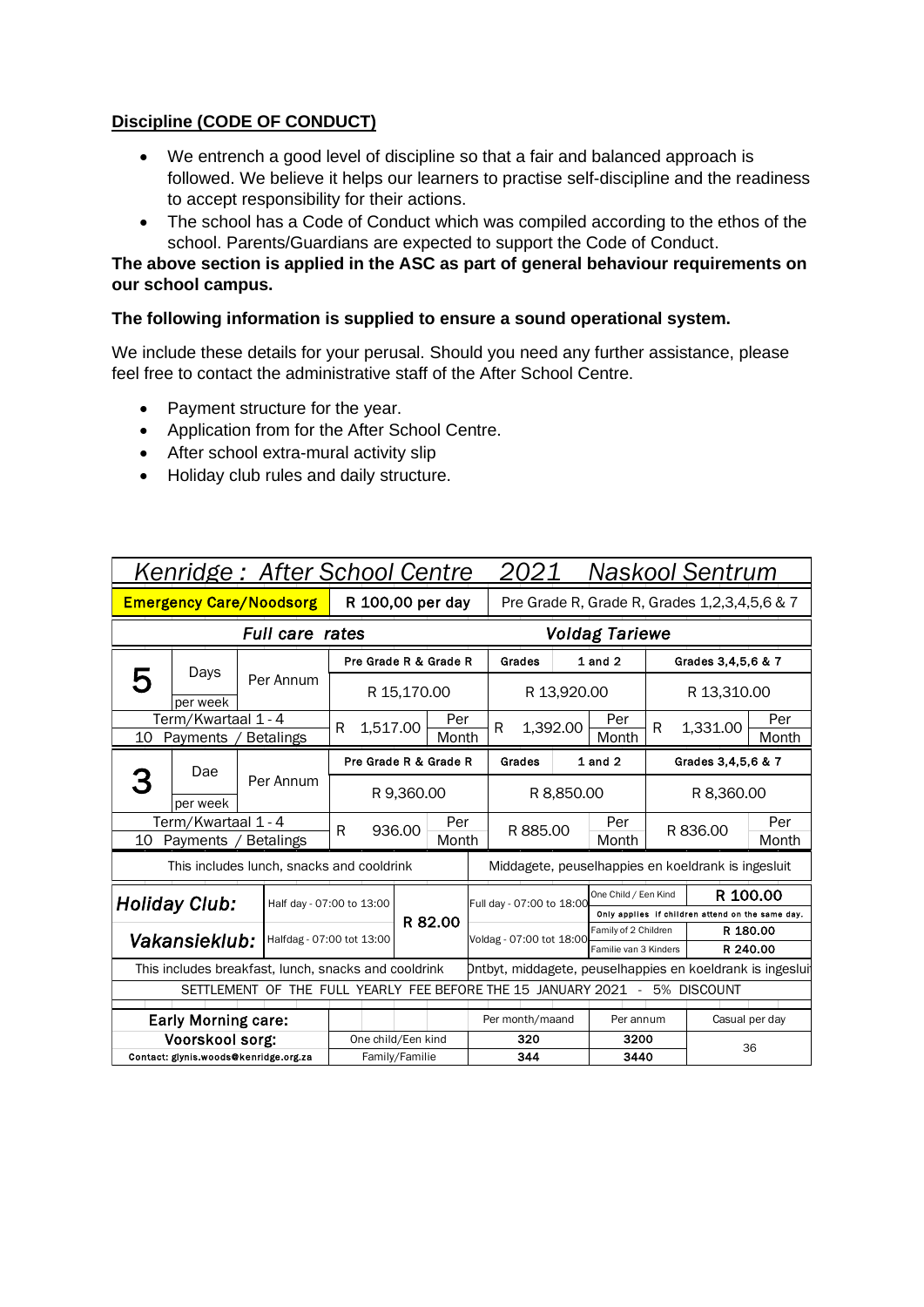| <b>FAMILY AND LEARNER INFORMATION FORM</b><br>Learner Information<br>Leerder Inligting<br><b>FAMILIE EN LEERDER INLIGTINGSVORM</b>                                                                                                                                                                                                                                                                                       |  |                                |              |                     |                                                                        |                                                                                             |                   |  |                               |                                                  |                                                                                |                                                                                                                                     | Year<br>Jaar                     | 20 |                                                               |                                     |  |  |  |
|--------------------------------------------------------------------------------------------------------------------------------------------------------------------------------------------------------------------------------------------------------------------------------------------------------------------------------------------------------------------------------------------------------------------------|--|--------------------------------|--------------|---------------------|------------------------------------------------------------------------|---------------------------------------------------------------------------------------------|-------------------|--|-------------------------------|--------------------------------------------------|--------------------------------------------------------------------------------|-------------------------------------------------------------------------------------------------------------------------------------|----------------------------------|----|---------------------------------------------------------------|-------------------------------------|--|--|--|
| OFFICE USE ONLY                                                                                                                                                                                                                                                                                                                                                                                                          |  |                                |              |                     |                                                                        |                                                                                             |                   |  |                               |                                                  |                                                                                |                                                                                                                                     |                                  |    | <b>SLEGS VIR KANTOORGEBRUIK</b>                               |                                     |  |  |  |
| Application Accepted<br>Aansoek                                                                                                                                                                                                                                                                                                                                                                                          |  | Aanvaar                        |              | D enied<br>Afgekeur |                                                                        | Date<br>ASC informed Parents: Phoned / SMS<br>D at um<br>NSS het Ouers ingelig: Gebel / SMS |                   |  |                               |                                                  | <b>D</b> ate<br>D at um                                                        |                                                                                                                                     |                                  |    |                                                               |                                     |  |  |  |
| <b>ASC</b>                                                                                                                                                                                                                                                                                                                                                                                                               |  |                                |              |                     | After School                                                           |                                                                                             |                   |  |                               |                                                  |                                                                                | Surname & N ame / Van & Naam                                                                                                        |                                  |    |                                                               | Grade / Graad<br><b>KPS Teacher</b> |  |  |  |
|                                                                                                                                                                                                                                                                                                                                                                                                                          |  |                                |              |                     | Centre                                                                 |                                                                                             | Learner / Leerder |  |                               |                                                  |                                                                                |                                                                                                                                     |                                  |    |                                                               |                                     |  |  |  |
|                                                                                                                                                                                                                                                                                                                                                                                                                          |  |                                |              |                     | Laerskool Kenridge Primary School                                      |                                                                                             |                   |  |                               | ID Number / Nommer                               |                                                                                |                                                                                                                                     | ate of birth / Geboorted at u    |    |                                                               |                                     |  |  |  |
|                                                                                                                                                                                                                                                                                                                                                                                                                          |  |                                |              |                     | Naskool Sentrum                                                        |                                                                                             |                   |  |                               |                                                  |                                                                                |                                                                                                                                     |                                  |    |                                                               |                                     |  |  |  |
|                                                                                                                                                                                                                                                                                                                                                                                                                          |  |                                |              |                     | Tel: 021 976 4048<br>SMS Only: 076 714 0715                            |                                                                                             |                   |  | English                       |                                                  |                                                                                | Schoolterm                                                                                                                          | 5 Days                           |    |                                                               | Bo y/<br>Seun                       |  |  |  |
|                                                                                                                                                                                                                                                                                                                                                                                                                          |  | <b>NSS</b>                     |              |                     | e-mail: ascadmin@kenridge.org.za<br>or mike.devilliers@kenridge.org.za |                                                                                             |                   |  | A frikaans                    |                                                  |                                                                                | Skoolkwartaal                                                                                                                       | 3 Days                           |    |                                                               | Girl /<br>Dogter                    |  |  |  |
|                                                                                                                                                                                                                                                                                                                                                                                                                          |  | earner Information - Important |              |                     |                                                                        |                                                                                             |                   |  |                               |                                                  |                                                                                |                                                                                                                                     | Leerder se Inligting - Belangrik |    |                                                               |                                     |  |  |  |
| School term attendance<br>Skoolkw artaal by w oning                                                                                                                                                                                                                                                                                                                                                                      |  |                                |              |                     | $3$ days $/$<br>dae                                                    |                                                                                             |                   |  |                               | > Merk asseblief w atter dae u kind sal by w oon |                                                                                | → Please indicate on w hich days your child w ill attend Emergency /                                                                | Noodgeval                        |    |                                                               |                                     |  |  |  |
|                                                                                                                                                                                                                                                                                                                                                                                                                          |  |                                |              | Monday              |                                                                        |                                                                                             | Tuesday           |  |                               | Wednesdav                                        |                                                                                | Thursday                                                                                                                            |                                  |    | Friday                                                        |                                     |  |  |  |
| Food: Allergies (medicinal, food & other), chronic illness, food preverences - on grounds of religion, Vegan, Vegetarian, or Diabetic                                                                                                                                                                                                                                                                                    |  | X                              |              | Maandag             |                                                                        |                                                                                             | Dinsdag           |  |                               | Woensdag                                         |                                                                                | Donderdag                                                                                                                           |                                  |    |                                                               | Vrydag                              |  |  |  |
|                                                                                                                                                                                                                                                                                                                                                                                                                          |  |                                |              |                     |                                                                        |                                                                                             |                   |  |                               |                                                  |                                                                                | Kos: Allergieë (medisyne, kos & ander), kroniese siekte, Voedselvoorkeure op geloofsgodsdiens, "Vegan", Vegitaristies, of Diabeetis |                                  |    | ADD, ADHD - Indicate please.<br>AAS, AAHS - Dui aan asseblief |                                     |  |  |  |
| Please indicate:                                                                                                                                                                                                                                                                                                                                                                                                         |  |                                |              |                     |                                                                        |                                                                                             |                   |  |                               |                                                  |                                                                                |                                                                                                                                     |                                  |    |                                                               |                                     |  |  |  |
| Dui aan asseblief:<br><b>Father's Information</b>                                                                                                                                                                                                                                                                                                                                                                        |  |                                |              |                     |                                                                        |                                                                                             |                   |  |                               |                                                  |                                                                                |                                                                                                                                     |                                  |    | <b>Vader se Inligting</b>                                     |                                     |  |  |  |
| Title                                                                                                                                                                                                                                                                                                                                                                                                                    |  |                                | Name         |                     |                                                                        |                                                                                             |                   |  |                               |                                                  |                                                                                | Occupation                                                                                                                          |                                  |    |                                                               |                                     |  |  |  |
| Titel                                                                                                                                                                                                                                                                                                                                                                                                                    |  |                                | Naam         |                     |                                                                        |                                                                                             |                   |  |                               |                                                  |                                                                                | Beroep                                                                                                                              |                                  |    |                                                               |                                     |  |  |  |
| <b>ID Number</b><br><b>ID Nommer</b>                                                                                                                                                                                                                                                                                                                                                                                     |  |                                |              |                     |                                                                        |                                                                                             |                   |  | e-mail<br>e-pos               |                                                  |                                                                                |                                                                                                                                     |                                  |    |                                                               |                                     |  |  |  |
| Tel (h)                                                                                                                                                                                                                                                                                                                                                                                                                  |  |                                |              |                     |                                                                        | Tel (w                                                                                      |                   |  |                               |                                                  |                                                                                | Cell<br>Sel                                                                                                                         |                                  |    |                                                               |                                     |  |  |  |
| Home<br>address                                                                                                                                                                                                                                                                                                                                                                                                          |  |                                |              |                     |                                                                        |                                                                                             |                   |  |                               |                                                  |                                                                                |                                                                                                                                     |                                  |    | Code<br>Kode                                                  |                                     |  |  |  |
| Huisadres                                                                                                                                                                                                                                                                                                                                                                                                                |  |                                |              |                     |                                                                        |                                                                                             |                   |  |                               |                                                  |                                                                                |                                                                                                                                     |                                  |    |                                                               |                                     |  |  |  |
| <b>Mother's Information</b>                                                                                                                                                                                                                                                                                                                                                                                              |  |                                |              |                     |                                                                        |                                                                                             |                   |  |                               |                                                  |                                                                                |                                                                                                                                     |                                  |    | <b>Moeder se Inligting</b>                                    |                                     |  |  |  |
| Title<br>Titel                                                                                                                                                                                                                                                                                                                                                                                                           |  |                                | Name<br>Naam |                     |                                                                        |                                                                                             |                   |  |                               |                                                  |                                                                                | Occupation<br>Beroep                                                                                                                |                                  |    |                                                               |                                     |  |  |  |
| <b>ID Number</b><br><b>ID Nommer</b>                                                                                                                                                                                                                                                                                                                                                                                     |  |                                |              |                     |                                                                        |                                                                                             |                   |  | e-mail<br>e-pos               |                                                  |                                                                                |                                                                                                                                     |                                  |    |                                                               |                                     |  |  |  |
| Tel(h)                                                                                                                                                                                                                                                                                                                                                                                                                   |  |                                |              |                     |                                                                        | Tel (w )                                                                                    |                   |  |                               |                                                  |                                                                                | Cell<br>Sel                                                                                                                         |                                  |    |                                                               |                                     |  |  |  |
| Home<br>address                                                                                                                                                                                                                                                                                                                                                                                                          |  |                                |              |                     |                                                                        |                                                                                             |                   |  |                               |                                                  |                                                                                |                                                                                                                                     |                                  |    | Code                                                          |                                     |  |  |  |
| Huisadres                                                                                                                                                                                                                                                                                                                                                                                                                |  |                                |              |                     |                                                                        |                                                                                             |                   |  |                               |                                                  |                                                                                |                                                                                                                                     |                                  |    | Kode                                                          |                                     |  |  |  |
| Person / persons w ho may collect / sign out Learner from the<br><b>After School Centre</b>                                                                                                                                                                                                                                                                                                                              |  |                                |              |                     |                                                                        |                                                                                             |                   |  |                               |                                                  | Persoon / persone w at Leerder mag afhaal / uitteken by die<br>Naskool Sentrum |                                                                                                                                     |                                  |    |                                                               |                                     |  |  |  |
| Please name other people who will collect your child/ren. Only siblings<br>No em asseblief ander persone wat u kind sal afhaal. Slegs broers en<br>aged 16 and older may collect learners. You are still required to<br>susters 16 en ouer mag u kind afhaal. Umoet ons steeds in kennis<br>inform us if anyone other than yourself will be collecting your child.<br>stel indien iemand anders behalwe u u kind afhaal. |  |                                |              |                     |                                                                        |                                                                                             |                   |  |                               |                                                  |                                                                                |                                                                                                                                     |                                  |    |                                                               |                                     |  |  |  |
| Name / Naam                                                                                                                                                                                                                                                                                                                                                                                                              |  |                                |              |                     |                                                                        |                                                                                             |                   |  | Contact number / Kontaknommer |                                                  | Relationship / Verbintenis                                                     |                                                                                                                                     |                                  |    |                                                               |                                     |  |  |  |
| 1.                                                                                                                                                                                                                                                                                                                                                                                                                       |  |                                |              |                     |                                                                        |                                                                                             |                   |  |                               |                                                  |                                                                                |                                                                                                                                     |                                  |    |                                                               |                                     |  |  |  |
| 2.                                                                                                                                                                                                                                                                                                                                                                                                                       |  |                                |              |                     |                                                                        |                                                                                             |                   |  |                               |                                                  |                                                                                |                                                                                                                                     |                                  |    |                                                               |                                     |  |  |  |
| 3.                                                                                                                                                                                                                                                                                                                                                                                                                       |  |                                |              |                     |                                                                        |                                                                                             |                   |  |                               |                                                  |                                                                                |                                                                                                                                     |                                  |    |                                                               |                                     |  |  |  |
| 4.                                                                                                                                                                                                                                                                                                                                                                                                                       |  |                                |              |                     |                                                                        |                                                                                             |                   |  |                               |                                                  |                                                                                |                                                                                                                                     |                                  |    |                                                               |                                     |  |  |  |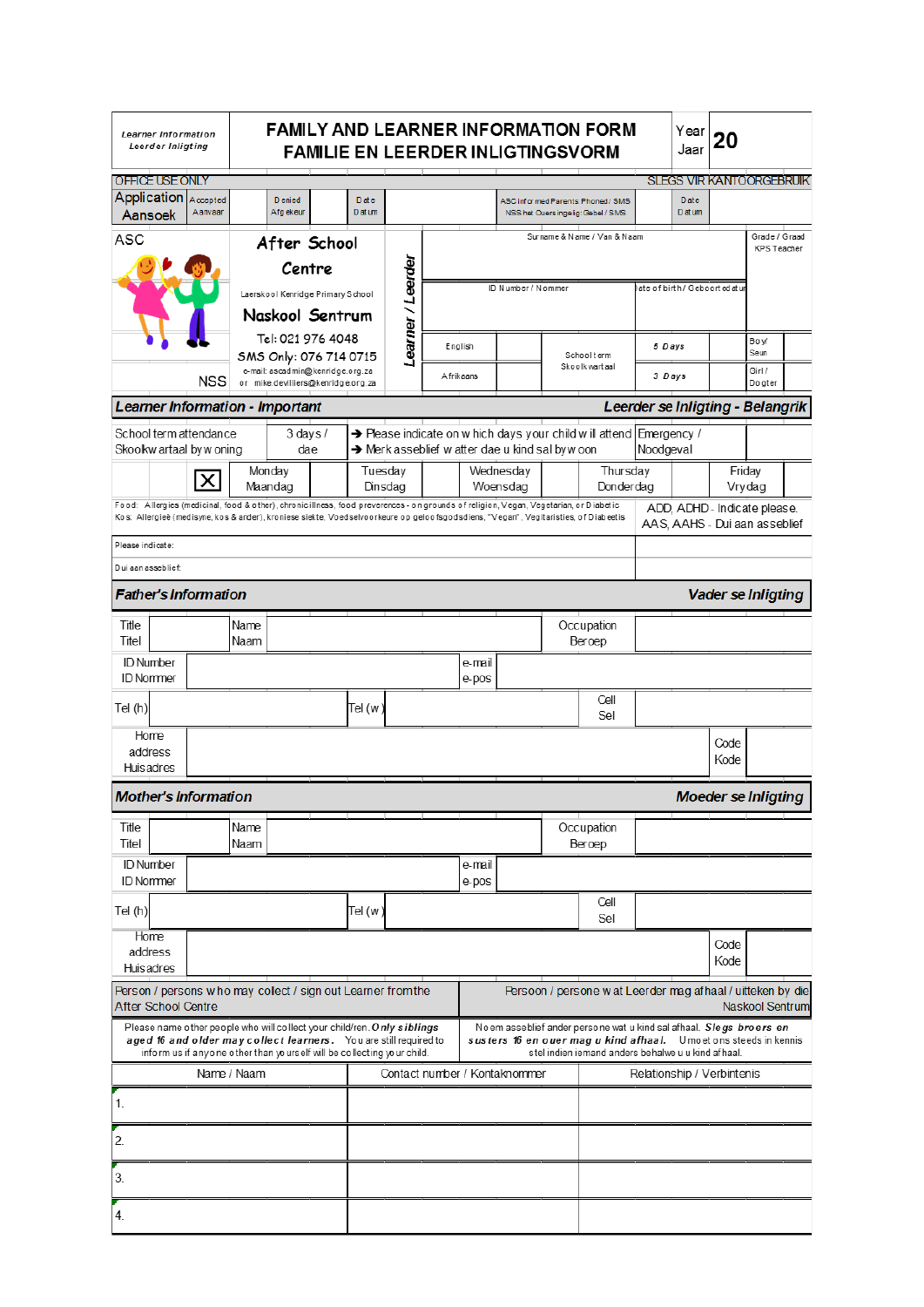|                                                                             | <b>Huwelikstatus van ouers</b><br><b>Marital status of parents</b>                              |                                                 |                |                                |                                     |                                                                                                    |                                                                                                                          |                          |  |  |  |
|-----------------------------------------------------------------------------|-------------------------------------------------------------------------------------------------|-------------------------------------------------|----------------|--------------------------------|-------------------------------------|----------------------------------------------------------------------------------------------------|--------------------------------------------------------------------------------------------------------------------------|--------------------------|--|--|--|
| Parents<br>are:<br>Ouersis:                                                 | Married<br>Getroud                                                                              | Separated<br>Div or ced<br>Woon apart<br>Geskei |                |                                |                                     | Widow ed<br>Single<br>Weduw ee /<br>Enkel<br>Wew enaar                                             |                                                                                                                          |                          |  |  |  |
| Other                                                                       |                                                                                                 |                                                 |                |                                |                                     |                                                                                                    |                                                                                                                          | <b>Ander</b>             |  |  |  |
| Doctor<br>Dokter                                                            |                                                                                                 |                                                 |                | Contact number<br>Kontaknommer |                                     |                                                                                                    |                                                                                                                          |                          |  |  |  |
|                                                                             | Name of medical fund & number<br>Naam van mediese fonds & nommer                                |                                                 |                |                                |                                     |                                                                                                    |                                                                                                                          |                          |  |  |  |
| Broers of susters ingeskryf / reeds in NSS<br>Siblings applied for / at ASC |                                                                                                 |                                                 |                |                                |                                     |                                                                                                    |                                                                                                                          |                          |  |  |  |
| Name<br>Naam                                                                |                                                                                                 |                                                 | Grade<br>Graad | Name<br>Naam                   |                                     |                                                                                                    |                                                                                                                          | Grade<br>Graad           |  |  |  |
|                                                                             | <b>Confidential information</b>                                                                 |                                                 |                |                                |                                     |                                                                                                    |                                                                                                                          | Vertroulike inligting    |  |  |  |
|                                                                             |                                                                                                 |                                                 |                |                                |                                     | Is there any other confidential information we need to know of? (Ex. Adoption, special needs etc.) |                                                                                                                          |                          |  |  |  |
|                                                                             |                                                                                                 |                                                 |                |                                |                                     |                                                                                                    | Is daar enige vertroulike inligting waarvan ons bewus moet wees? (Bv. Aanneming, spesiale behoeftes ens.)                |                          |  |  |  |
|                                                                             |                                                                                                 |                                                 |                |                                |                                     |                                                                                                    |                                                                                                                          |                          |  |  |  |
|                                                                             |                                                                                                 |                                                 |                |                                |                                     |                                                                                                    |                                                                                                                          |                          |  |  |  |
|                                                                             |                                                                                                 |                                                 |                |                                |                                     |                                                                                                    |                                                                                                                          |                          |  |  |  |
|                                                                             |                                                                                                 |                                                 |                |                                |                                     |                                                                                                    |                                                                                                                          |                          |  |  |  |
|                                                                             | Please mark your choice                                                                         |                                                 |                |                                |                                     |                                                                                                    |                                                                                                                          | Merk asseblief u keuse   |  |  |  |
| Holiday club                                                                |                                                                                                 |                                                 |                |                                | one.                                |                                                                                                    | → You will receive a holiday booking notice for each holiday; Please contact the office if you do not receive            |                          |  |  |  |
| Vakansieklub                                                                |                                                                                                 |                                                 |                |                                |                                     |                                                                                                    | → U sal 'n vakansiebesprekingsbrief ontvang elke vakansie; Kontak asseblief die kantoor indien u nie een                 |                          |  |  |  |
|                                                                             | <b>Father or Mother to sign</b>                                                                 |                                                 |                |                                |                                     |                                                                                                    | Vader of Moeder moet teken                                                                                               |                          |  |  |  |
| $\overline{\phantom{a}}$<br>Еk                                              | (Father or Mother)<br>(Vader of Moeder)                                                         |                                                 |                |                                | (Learner)<br>οf<br>(Leerder)<br>van |                                                                                                    |                                                                                                                          |                          |  |  |  |
|                                                                             |                                                                                                 |                                                 |                |                                |                                     |                                                                                                    | hereby acknow ledge reading the rules and policies accompanying this application and will abide by the contents thereof. |                          |  |  |  |
|                                                                             | Bevestig hiermee dat ek die aangehegte reëls en beleide gelees het en my daaraan sal onderwerp. |                                                 |                |                                |                                     |                                                                                                    |                                                                                                                          |                          |  |  |  |
| Date                                                                        |                                                                                                 |                                                 |                | Father or Mother<br>sign       |                                     |                                                                                                    |                                                                                                                          |                          |  |  |  |
| Datum                                                                       |                                                                                                 |                                                 |                | Vader of Moeder                |                                     |                                                                                                    |                                                                                                                          |                          |  |  |  |
| Office use only                                                             |                                                                                                 |                                                 |                |                                |                                     |                                                                                                    |                                                                                                                          | Slegs vir kantoorgebruik |  |  |  |
| Captured on ASC system                                                      |                                                                                                 |                                                 |                |                                |                                     |                                                                                                    |                                                                                                                          |                          |  |  |  |
|                                                                             | Finance department input                                                                        |                                                 |                |                                |                                     |                                                                                                    |                                                                                                                          |                          |  |  |  |
|                                                                             | Captured on ASC register / class lists                                                          |                                                 |                |                                |                                     |                                                                                                    |                                                                                                                          |                          |  |  |  |
|                                                                             | Original application on learners file                                                           |                                                 |                |                                |                                     |                                                                                                    |                                                                                                                          |                          |  |  |  |
|                                                                             |                                                                                                 |                                                 |                |                                |                                     |                                                                                                    |                                                                                                                          |                          |  |  |  |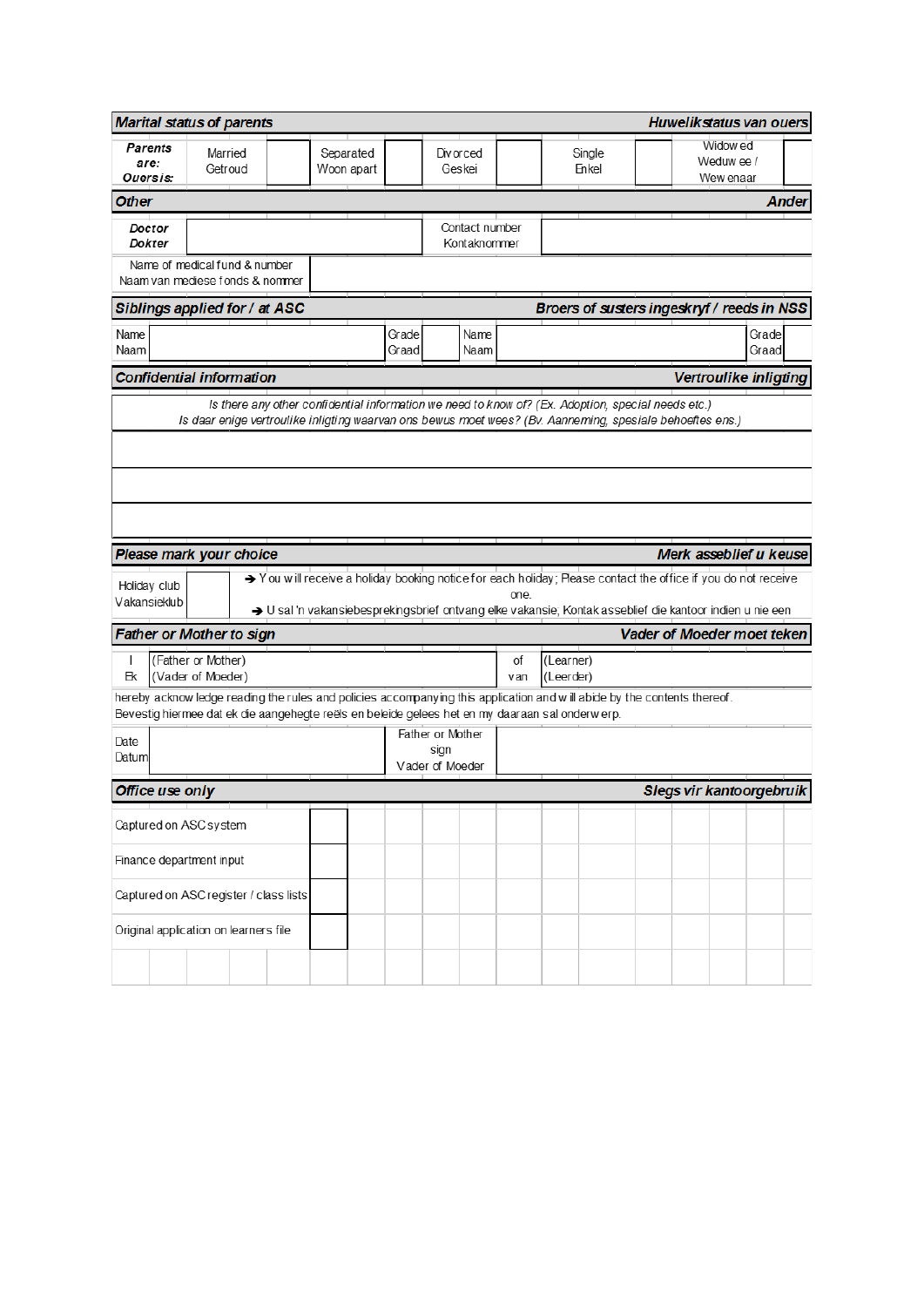| Extra Mural Activity Slip/Buitemuurse Aktiwiteitsstrokie |           |         |            |                |           |  |         |            |           | Kwartaal:        | Term: |          |  |  |  |
|----------------------------------------------------------|-----------|---------|------------|----------------|-----------|--|---------|------------|-----------|------------------|-------|----------|--|--|--|
| Name<br>Naam                                             |           |         |            | Grade<br>Graad |           |  |         |            | Return by | Stuur terug teen |       |          |  |  |  |
| Day                                                      | Time from | Time to | Activity   |                | Time from |  | Time to |            |           |                  |       | Activity |  |  |  |
| Dag                                                      | Tyd van   | Tyd tot | Aktiwiteit |                | Tyd van   |  | Tyd tot | Aktiwiteit |           |                  |       |          |  |  |  |
| Monday                                                   |           |         |            |                |           |  |         |            |           |                  |       |          |  |  |  |
| Maandag                                                  |           |         |            |                |           |  |         |            |           |                  |       |          |  |  |  |
| Tuesday                                                  |           |         |            |                |           |  |         |            |           |                  |       |          |  |  |  |
| Dinsdag                                                  |           |         |            |                |           |  |         |            |           |                  |       |          |  |  |  |
| Wednesday                                                |           |         |            |                |           |  |         |            |           |                  |       |          |  |  |  |
| Woensdag                                                 |           |         |            |                |           |  |         |            |           |                  |       |          |  |  |  |
| Thursday                                                 |           |         |            |                |           |  |         |            |           |                  |       |          |  |  |  |
| Donderdag                                                |           |         |            |                |           |  |         |            |           |                  |       |          |  |  |  |
| Friday                                                   |           |         |            |                |           |  |         |            |           |                  |       |          |  |  |  |
| Vrydag                                                   |           |         |            |                |           |  |         |            |           |                  |       |          |  |  |  |

Please return this slip directly to AFTERCARE!

•If this slip is not returned by the due date we WILL NOT send your child to his/her activities.

•Please notify the Aftercare, IN WRITING, of any changes, additions, cancellations. (Please remember that all changes, addition and cancellations must still be done, by you, through the School office, for account purposes) •It is YOUR responsibility to organise the time and day of activities with the relevant coach.

•Please make sure that your child brings the CORRECT CLOTHES/ EQUIPMENT, on the correct day.

Stuur asseblief die strokie direk aan die NASORG!

•Indien die strokie nie teen die gegewe datum teruggestuur word nie, sal u kind NIE na sy/haar aktiwiteite gestuur word nie.

•Laat asseblief die Nasorg SKRIFTELIK weet van enige veranderinge, byvoegings of kansellasies. (Onthou asseblief dat alle veranderinge, byvoegings of kansellasies, deur u, nog steeds by die Skoolkantoor gedoen moet word, vir rekening doeleindes.)

•Dit is U verantwoordelikhed om die tyd en dag van die aktiwiteite met die betrokke afrigter te reël.

•Maak asseblief seker dat u kind die KORREKTE KLERE/TOERUSTING bring op die korrekte dag.